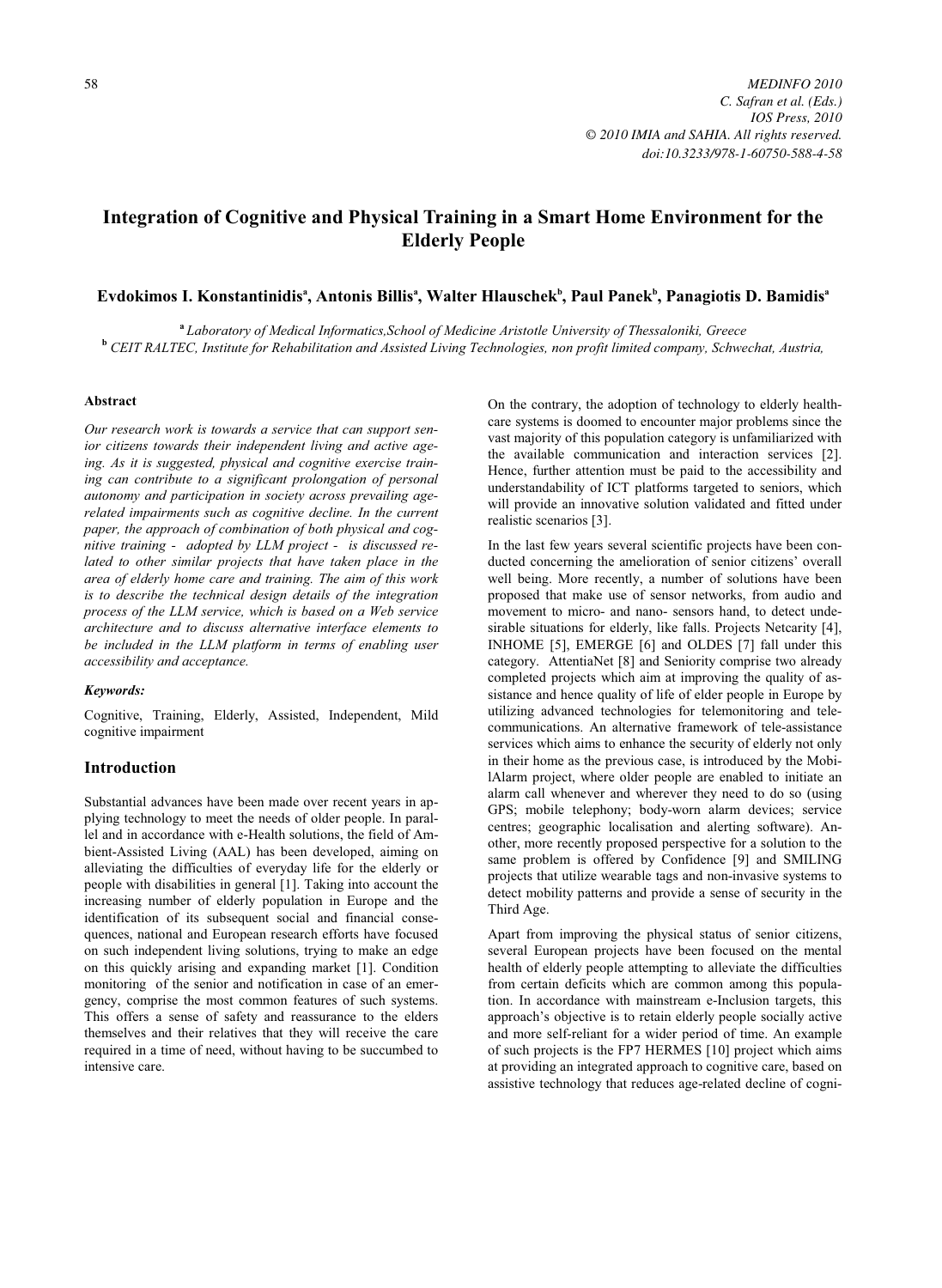tive capabilities. HERMES offers cognitive training through games, while also supporting them in indoor as well as outdoor environments, when necessary. On the other hand, VM (Vital Mind), provides cognitive training by using related psychology, a TV-set and advanced ICT. The reasoning of VM is to enable elders to exercise actively and autonomously in front of the familiar to them television medium. Support for elderly people with cognitive disabilities, and especially mild dementia or Alzheimer's disease, is provided by COGKNOW [11], which aims to develop a cognitive prosthetic device which will help elder "navigate through their day". Functionalities like reminders and support for communication and anomaly detections are planned to deliver this promise. Finally, the Elder-Games project [12] offers the ability to elderly to train themselves through a series of mixed reality games, whose design is specially adapted to their needs, with particular emphasis on the maintenance of their cognitive skills.

Furthermore, several programs have focused on the improvement of elderly people physical condition and especially target to the training of their balance, endurance, flexibility and coordination. Through the use of interactive technology and virtual reality technology, physical interventions have been successfully applied to seniors. An example of this kind of training is a program called TheraWii. It incorporates the use of Wii Balance Board (four accelerometers are embedded at the four corners of the board and record each step (x, y, z coordinates) of the user), a Bluetooth adapter connected to a PC and a game-like interface, with which seniors are interacting. TheraWii offers seniors the chance to combine exercise and entertainment in order to improve their physical health and quality of life.

Though several other categories for applications for the elderly can be identified like mobility aids or medical implants, the aforementioned ones are those more closely related to the Long Lasting Memories (LLM) project [13]. By enforcing the unprecedented approach of simultaneously inducing neural and corporal stimulation in a safe and controlled environment, this platform will deliver an effective countermeasure against age-related cognitive decline, thus significantly reducing chances of mild dementia or Alzheimer's disease appearance. Moreover, the service will utilize a number of remotely operated screens, which will be embedded in the independent living environment and connected to training equipment (like recumbent bikes, ergometers or treadmills). Light exercise will be combined with a targeted set of cognitive exercises, while the environment's sensors will ensure the safe and enduring application of this training, adjusting, intervening or providing motivation according to each person and situation. The aim of this paper is:

- i. to describe the technical design details of the integration process of the LLM service
- ii. to describe alternative interface design scenarios to be incorporated in the LLM system

# **Materials and Methods**

As already mentioned, the heart of the LLM service is an integrated ICT platform which combines state-of-the-art cognitive exercises against cognitive decline with physical activity in the framework of an advanced ambient assisted living environment.

Thus, the main service is comprised of three independent components:

- CTC, Cognitive Training Component
- PTC, Physical Training Component
- ILC, Independent Living Component

These three independent components will meet the proposed service by means of a server side system, which is comprised of a database and a web service and a decision making system called Central Management System (CMS). The main aim of the LLM system is to offer support not only to elderly people but also to their relatives and families.

#### **Web Service Architecture**

The integration aspects of the system are tackled on the basis of a web service and a database. The web service is responsible for providing all methods and functions in order to support the three independent components' and CMS's functions as it is depicted in Figure 1. Moreover, the web service is responsible for the authentication of the system's users according to their role. A database accompanies and supports the web service's procedures. Each of the three components accomplishes a different scope of application and provides heterogeneous data and semantic sources. According to these requirements the proposed architecture must support the integration of the data and the co-ordination of the components' functionalities. One of the major features that the proposed architecture should accomplish is flexibility. The web service's architecture and functionality will be open in order to allow new developments to be integrated and supported by the proposed service in the future developed components (CTC, PTC, ILC). The only prerequisite for the candidate applications to be integrated into the proposed service is to be compatible with the general framework of the service.



*Figure 1- The web service supports the three independent components* 

The Web Service provides programmatic access to the system's features and services. Developers can build custom applications, tools, and services that correspond to the same services. Typical applications include add/edit and searching for registered seniors, add senior's progress to cognitive or physical training and add information about senior falling or alarms. The Web Service includes the Simple Object Access Protocol (SOAP), Web Services Definition Language (WSDL), and the XML Schema Definition language (XSD). These standards are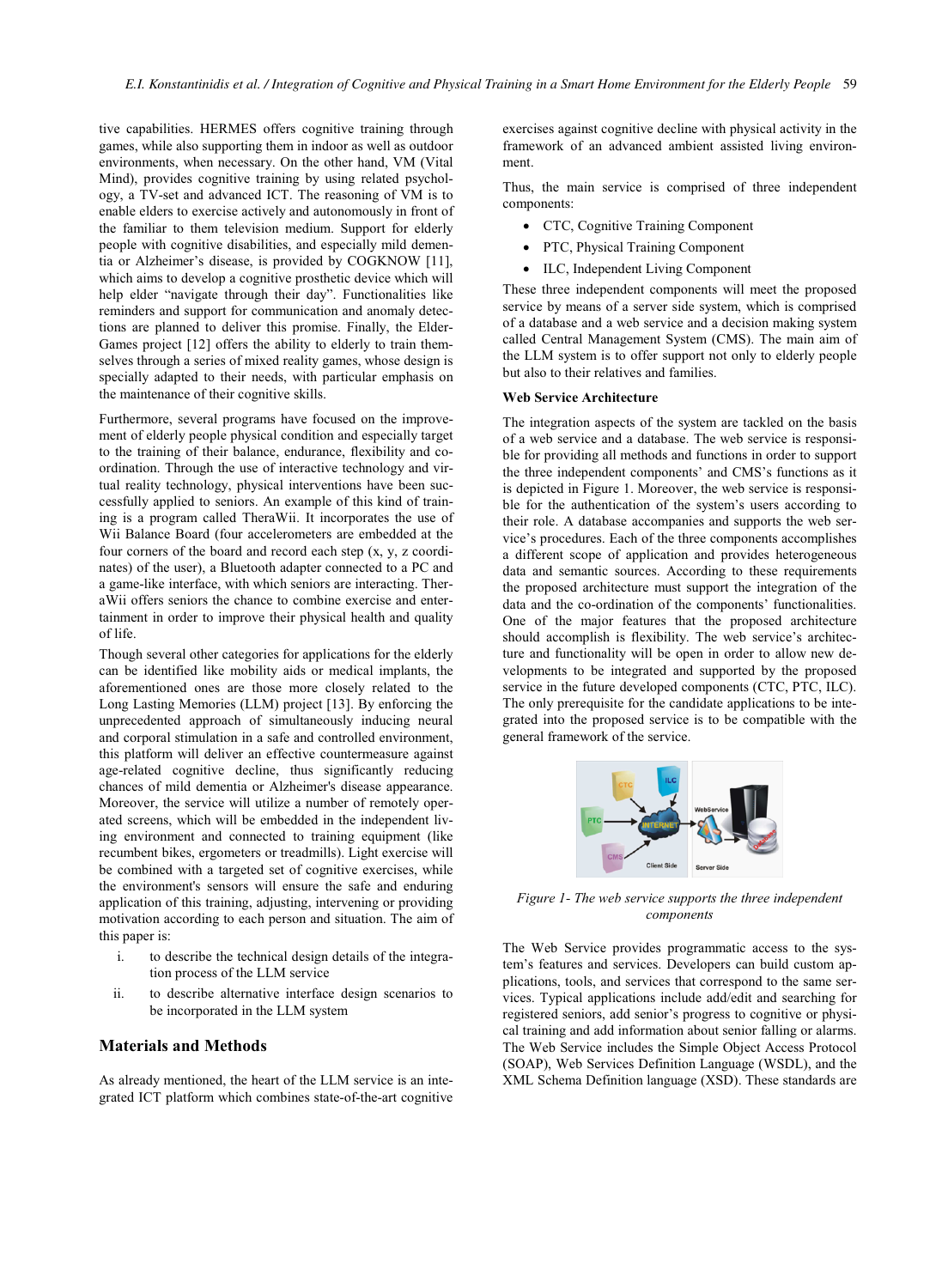supported by a wide range of development tools on a variety of platforms.

The web service provides structures (an example is given in Table 1) as inputs and outputs to all supported methods. All structures and methods are well described by a human readable document which is publicly available. Moreover, each structure is accompanied by an "error" structure in order to facilitate appropriate message exchange with the components.

*Table 1 – Structure for senior's demographic data example* 

| <s:complextype name="senior"></s:complextype>                  |
|----------------------------------------------------------------|
| $\leq$ s:sequence $\geq$                                       |
| <s:element <="" maxoccurs="1" minoccurs="1" td=""></s:element> |
| name="senior id" type="s:int"/>                                |
| <s:element maxoc-<="" minoccurs="0" td=""></s:element>         |
| curs="1" name="lname" type="s:string"/>                        |
| s: element minOccurs="1" maxOc-                                |
| curs="1" name="birthdate"                                      |
| $type="s:dateTime"$                                            |
|                                                                |
| $\le$ /s:sequence>                                             |
| $\le$ /s:complexType>                                          |

For example, in order to add an activity performed by a senior we use the method shown in Table 2. It behaves as a log file of the senior's progress and activities. The required attributes that must be provided are:

- senior\_id: The senior that performs the activity
- ctcactivityid: The CTC Activity that is performed by the Senior
- ctcid: The CTC Component that is used by the senior in order to perform the Activity
- datetimestart: The date and time that the activity started
- datetimeend: The date and time that the activity ended
- score: The score that is achieved by the Senior
- level: The level of difficulty of the performed CTC Activity

| Table $2 - C$ # example using LLM web service method to re- |                                                   |  |
|-------------------------------------------------------------|---------------------------------------------------|--|
|                                                             | cord user's performance to a certain CTC activity |  |

| $ctcactx = new CTCSeniorActivity();$      |
|-------------------------------------------|
| $ctcactx.ID = 0$ ;                        |
| cteactx.senior $id = 16$ ;                |
| $ctcactx.ctcactivityid = 1;$              |
| $ctcactx.ctcid = 1$ ;                     |
| $ctcactx.datetimestar = new Date-$        |
| Time $(2009, 6, 21, 10, 00, 00);$         |
| $ctcactx.score = "16";$                   |
| $ctcactx. level = 8$ ;                    |
| $ctcsac = AddCTCSeniorActivity (ctcactx,$ |
| "username", "password");                  |
| if (ctcsac.error.ErrorCode == 0)          |
| $ctcactx =$                               |
| ctcsac.CTCSeniorActivityList[0];          |

A senior has the privilege to use this method only for himself, the Therapist for all of his/her Seniors and the Administrator for all the Seniors. The common scenario is the senior to provide his activities (by LogIn to the LLM system).

## **Scenarios of Use - Interfaces**

Each component, like ILC, CTC and PTC, supports a finite predefined number of activities. These well-described (by the component's providers) activities behave as the elementary entities of the Seniors Interaction. For example, the movement activity in the kitchen may be named "KitchenActivity1", the movement activity in the bedroom may be named "BedroomActivity1". These two activities are different entities. Another example may include the procedure of software that displays 3 screens to the senior (with different multimedia material each time). This may be a CTC Activity. In conclusion, activity is a set of exercises that is treated by LLM system as an Activity. The activity is performed by a Senior and a score for this activity is generated. The proposed system supports a finite number of activities. This number stems from the activities that are supported by the CTC, the ILC and the PTC. These activities are defined by the providers of the components and added to the system once. If a new Activity is available, the administrator is responsible for adding it as a supported activity of the system. Moreover, the term Component is used in order to describe the system that is used by the ILC, CTC and PTC. For example, the Components of the PTC may be a treadmill model1, a treadmill model2, a Wii Balance Board, a Wiimote, etc. Each of the above activities may be available to more than one Component. For example, the "walking" activity may take place at the treadmill model1 or the Wii balance board. If a new Component is available, the administrator is responsible for adding it as a supported Component of the system.

### **Independent Living Component**

The ILC component is based on the eHome system [14], which is comprised of a network of wirelessly distributed operating sensors connected to an embedded system (the e-Home central unit). It includes features such as intelligent learning of normal and exceptional patterns of behavior (dangerous situations or indicators for emerging health or social problems), raising of alarms and controlling of elements which are typical for a smart-home environment. Falls constitute one of the major safety and health risks in older people. For this reason the detection of possible falls plays an essential role in the concept of the sensor technology to be used.

## **Cognitive Training Component**

The CTC is designed to support the cognitive exercising procedure. Any software that is compliant with the web service can be used for this process. Several applications (commercial or not) will participate in the early stages of the service development so as to validate the integration of the system and its usability. The cognitive training procedure contains several kind of exercises that target to specific brain functions, such as memory, attention, etc.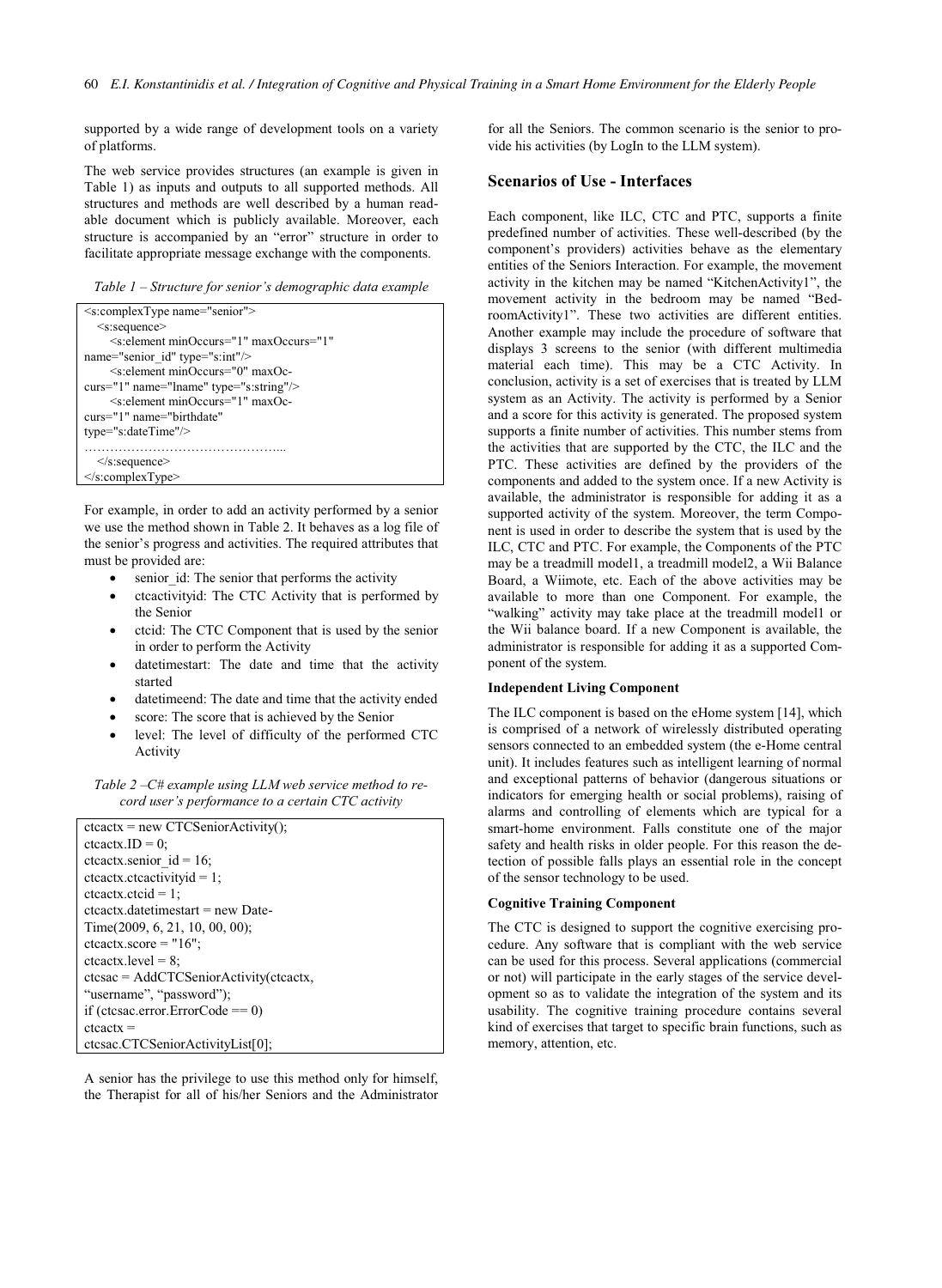## **Physical Training Component**

The system is completed by the Physical Training Component (PTC) which is comprised by custom training equipment. The only prerequisite for this equipment is to be able to provide exercise performance output. Sub parts of PTC should offer a variety of physical exercising possibilities according to needs and disabilities of each individual. The system will monitor the user's performance progress and will provide feedback using motivation messages and performance indicators. Possible physical training equipment options are: Ergometer Bikes, Treadmills and Wii Balance Board and Wii Remote

#### **Central Management System (CMS)**

CMS offers the end user an intuitive, simple to use graphical interface for interaction with the cognitive training system, the physical training system and the independent living component. Besides this, the CMS will be responsible for providing the appropriate feedback to the interacting senior:

- A humanoid avatar, like in Figure 2, will accompany the individual during his/her activity
- Scheduling daily form activities and plan based on previous data (overall performance, physical training, cognitive training)
- Making use of current and previous performance indicators, avatar acts not only as an instructor but also as a supporter, by motivating the individual to achieve expected targets
- Recognizes individual's presence (ILC) and makes a reception call

A television or a touch screen will host the main graphic user interface (GUI) of the system, thus providing elderly a more user-friendly mean of communication with the LLM system. Although touch screens concerned as user friendly input devices, voice recognition and remote controls (wii remote) may be used as the interaction layer between the senior and the system. Apart from providing an abstract schedule for the senior's daily activities, CMS is responsible for displaying the appropriate GUI of the three components, based on the current activity.



*Figure 2- Avatar accompanies senior during exercise* 

## **User Roles**

The system is able to deal with 4 Member Roles. The Role with the most limited access rights is the Relative (User) who is able to get information about his/her relative (senior). More privileges are attached to the Senior (Senior) who has not only the right to see his/hers progress but also to add information about it (through his/her LogIn action to the ILC, CTC and PTC). The Therapist has the authority to add/edit, delete and get results about all seniors that are under his/her supervision (Seniors that are attached to the Therapist). Finally, the administrator has all the available rights [15].

# **Prototype testing**

For the prototype testing a scenario of home installation was selected, as it is shown in Figure 3.The proposed system and especially the web service were tested by contributions of the components' providers. The system testing concerned the efficiency, efficacy, data encryption, data integration and fusion, versatility, code re-usage and cost savings. During evaluation of the web service development, substitute took place in order to provide us with more conclusions concerning the testing. Moreover, some of the methods were redesigned and redeveloped according to the contributors' comments and ideas. As a result, the proposed system is able to support the components; as it was designed for (ILC, CTC and PTC). Although the data semantic information derived from different data source is different from one component to the other, the proposed integration technique seems to be promising for giving a more enhanced meaning to this kind of data fusion providing CMS with information needed for its decision – support system. Last but not least, data encryption techniques provide protection from privacy vioaltion and preserve anonymity of each senior user across the Internet.



*Figure 3- Trial site. At Home installation scenario* 

Furthermore, the combination of the proposed methods and structures may provide a standard on the integration of different components targeting to elderly people ambient assisted living [16].

## **Discussion**

As discussed in the introduction of this paper, an ICT platform which integrates physical, cognitive training and independent living components may be promising for the improvement of elderly people quality of life. Moreover, continuous brain and fitness exercise are considered as one of the most important methods of prevention in elderly dementia and more specific in Mild Cognitive Impairment – MCI (early stages of dementia) [17]. Although seniors with MCI are able to stay at their home, they often visit day care centers. A system as the one proposed to this paper should be able to be applied in both situations. Furthermore, the LLM system due to its open and flexible architecture design, can meet the needs of a wide